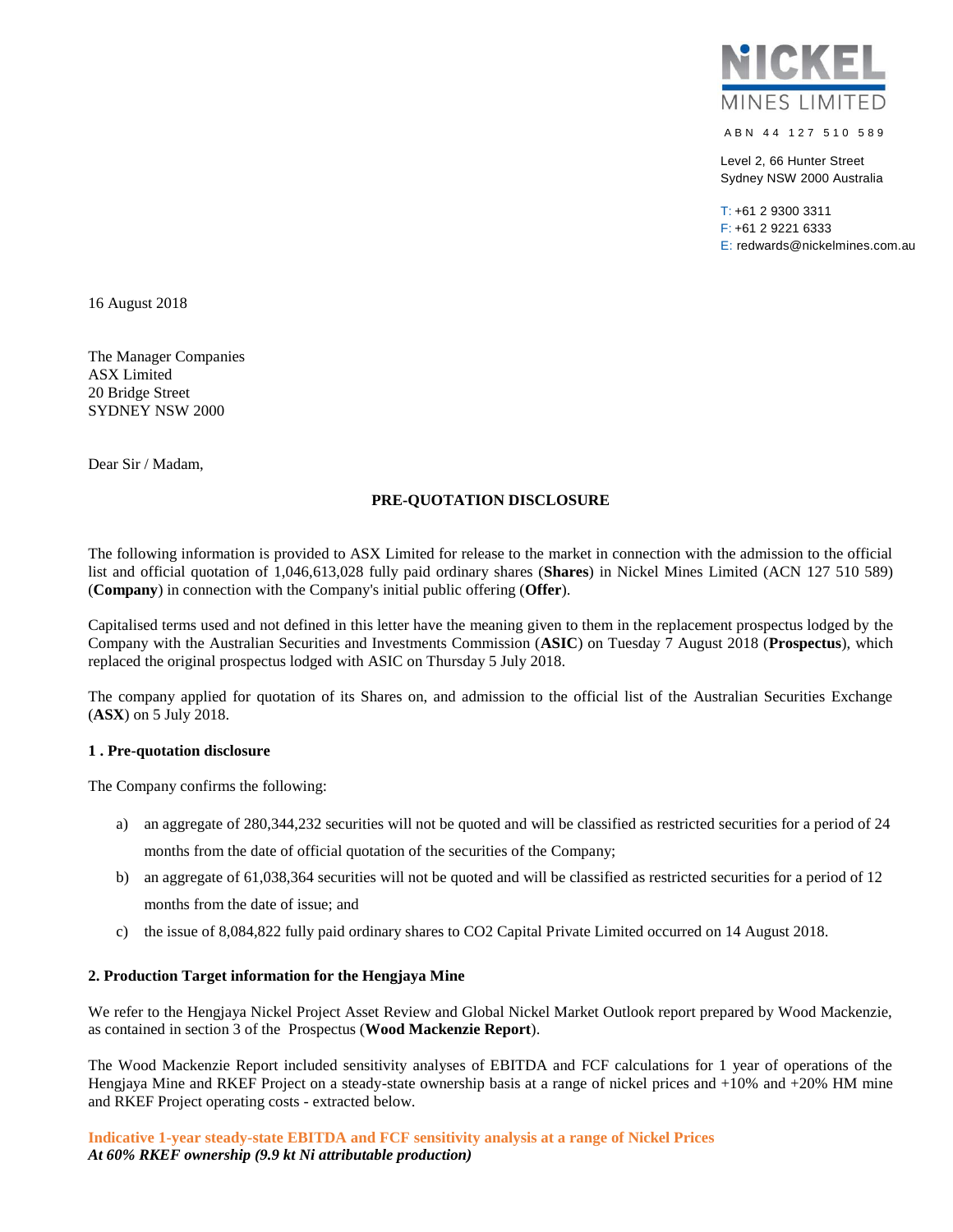|                                     | <b>Nickel Price</b> |       |        |        |        |        |        |  |
|-------------------------------------|---------------------|-------|--------|--------|--------|--------|--------|--|
| <b>Metrics</b>                      | US <sub>5</sub> /t  | 8.000 | 10,000 | 12.000 | 14.000 | 16.000 | 18,000 |  |
|                                     | US\$/lb             | 3.63  | 4.54   | 5.44   | 6.35   | 7.26   | 8.16   |  |
| Attributable revenue <sup>1,2</sup> | US\$M               | 89.8  | 113.1  | 136.4  | 159.7  | 180.0  | 199.8  |  |
| - RKEF revenue                      | US\$M               | 79.2  | 99.0   | 118.8  | 138.6  | 158.4  | 178.2  |  |
| Attributable EBITDA <sup>1</sup>    | US\$M               | 8.0   | 26.8   | 45.7   | 64.5   | 84.0   | 103.7  |  |
| - RKEF EBITDA                       | US\$M               | 10.1  | 25.7   | 41.2   | 56.7   | 75.9   | 95.7   |  |
| <b>EBITDA</b> margin                |                     | 9%    | 24%    | 33%    | 40%    | 47%    | 52%    |  |
| Attributable NPAT <sup>4</sup>      | US\$M               | (2.6) | 11.5   | 29.1   | 43.2   | 57.8   | 72.6   |  |
| FCF <sup>3</sup>                    | US\$M               | 4.5   | 17.4   | 29.1   | 41.8   | 55.0   | 68.3   |  |
| - RKEF FCF                          | US\$M               | 6.3   | 16.8   | 26.2   | 36.7   | 49.7   | 63.1   |  |

*<sup>1</sup> Revenue and EBITDA profiles assume a 49% contribution from the HM mine in line with regulatory divestiture requirements from the Company's current 80% interest in PT Hengjaya Mineralindo.*<br><sup>2</sup> *Paramines 67* 

*<sup>2</sup> Revenue profiles assume that contained nickel in the NPI receives 100% of the LME nickel price*

*<sup>3</sup> Dividend withholding tax at 10%*

*<sup>4</sup> Equity financed*

**Indicative 1-year steady-state EBITDA and FCF sensitivity analysis at a range of Nickel Prices with +10% increase in the Hengjaya Mine and RKEF Project operating costs**

*At 60% RKEF ownership (9.9 kt Ni attributable production)* 

|                                     | <b>Nickel Price</b> |       |        |        |        |        |        |
|-------------------------------------|---------------------|-------|--------|--------|--------|--------|--------|
| <b>Metrics</b>                      | US\$/t              | 8.000 | 10.000 | 12,000 | 14,000 | 16.000 | 18,000 |
|                                     | US\$/lb             | 3.63  | 4.54   | 5.44   | 6.35   | 7.26   | 8.16   |
| Attributable revenue <sup>1,2</sup> | US\$M               | 89.8  | 113.1  | 136.4  | 159.7  | 180.0  | 199.8  |
| - RKEF revenue                      | US\$M               | 79.2  | 99.0   | 118.8  | 138.6  | 158.4  | 178.2  |
| Attributable EBITDA <sup>1</sup>    | US\$M               | 1.5   | 20.3   | 39.2   | 58.0   | 77.6   | 97.2   |
| - RKEF EBITDA                       | US\$M               | 4.9   | 20.4   | 35.9   | 51.4   | 70.6   | 90.4   |
| <b>EBITDA</b> margin                |                     | 2%    | 18%    | 29%    | 36%    | 43%    | 49%    |
| Attributable $NPATH^4$              | US\$M               | (6.6) | 6.7    | 24.2   | 38.3   | 53.0   | 67.7   |
| FCF3                                | US\$M               | 0.0   | 13.0   | 24.8   | 37.5   | 50.7   | 63.9   |
| - RKEF FCF                          | US\$M               | 2.8   | 13.2   | 22.7   | 33.2   | 46.1   | 59.5   |

*<sup>1</sup> Revenue and EBITDA profiles assume a 49% contribution from the HM mine in line with regulatory divestiture requirements from the Company's current 80% interest in PT Hengjaya Mineralindo.*<br><sup>2</sup> Revenue profiles community

*<sup>2</sup> Revenue profiles assume that contained nickel in the NPI receives 100% of the LME nickel price*

*<sup>3</sup> Dividend withholding tax at 10%*

*<sup>4</sup> Equity financed*

**Indicative 1-year steady-state EBITDA and FCF sensitivity analysis at a range of Nickel Prices with +20% increase in the Hengjaya Mine and RKEF Project operating costs**

### *At 60% RKEF ownership (9.9 kt Ni attributable production)*

|                                                                                                                          |         | <b>Nickel Price</b> |        |        |        |        |        |  |
|--------------------------------------------------------------------------------------------------------------------------|---------|---------------------|--------|--------|--------|--------|--------|--|
| <b>Metrics</b><br>Attributable revenue <sup><math>1,2</math></sup><br>- RKEF revenue<br>Attributable EBITDA <sup>1</sup> | US\$/t  | 8.000               | 10.000 | 12,000 | 14,000 | 16,000 | 18,000 |  |
|                                                                                                                          | US\$/lb | 3.63                | 4.54   | 5.44   | 6.35   | 7.26   | 8.16   |  |
|                                                                                                                          | US\$M   | 89.8                | 113.1  | 136.4  | 159.7  | 180.0  | 199.8  |  |
|                                                                                                                          | US\$M   | 79.2                | 99.0   | 118.8  | 138.6  | 158.4  | 178.2  |  |
|                                                                                                                          | US\$M   | (5.0)               | 13.9   | 32.7   | 51.6   | 71.1   | 90.7   |  |
| - RKEF EBITDA                                                                                                            | US\$M   | (0.4)               | 15.1   | 30.6   | 46.1   | 65.4   | 85.2   |  |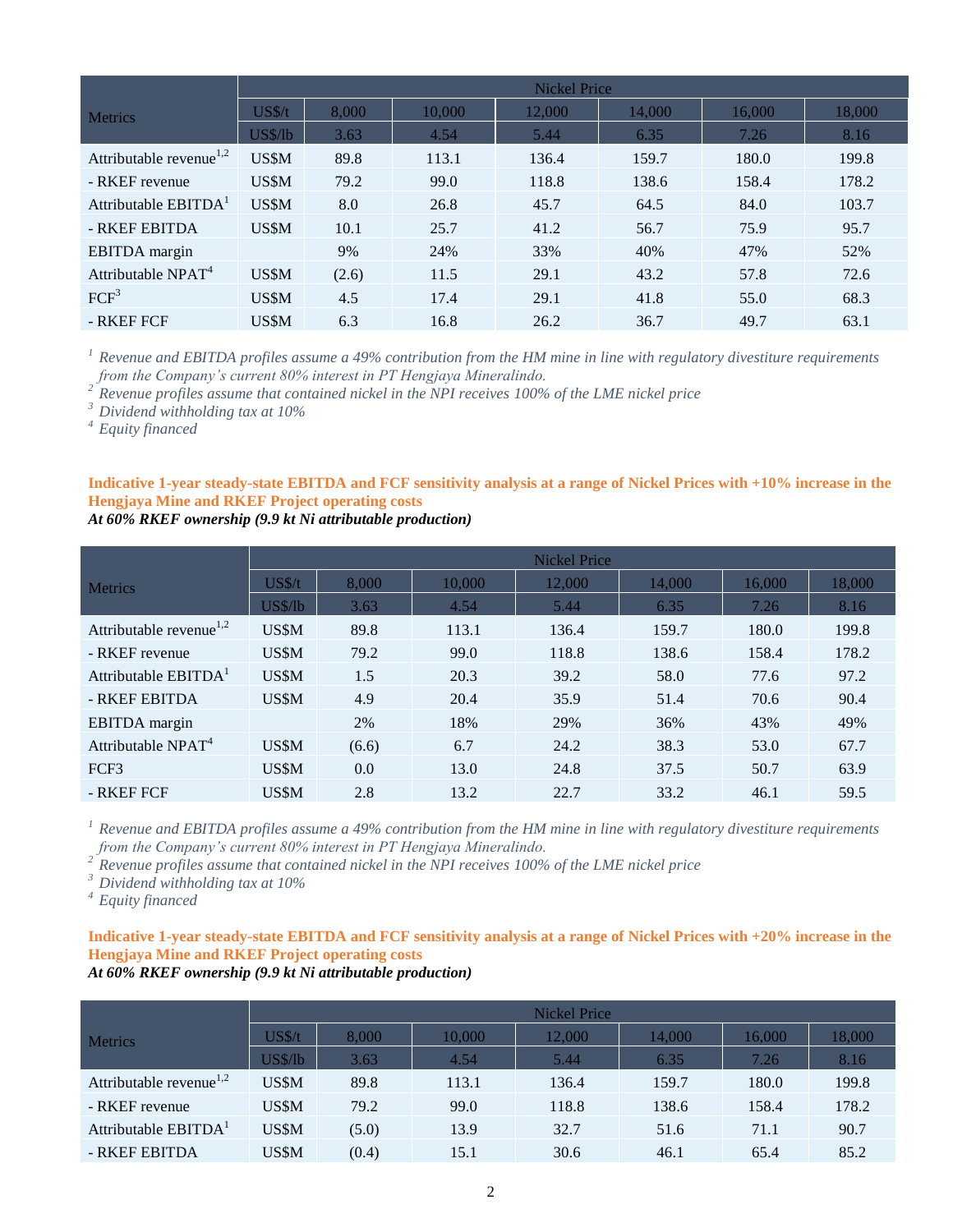| <b>EBITDA</b> margin           |              | (6%)   | 2%  | 24%  | 32%  | 39%  | 45%  |
|--------------------------------|--------------|--------|-----|------|------|------|------|
| Attributable NPAT <sup>4</sup> | 'JS\$M       | (10.6) | 1.8 | 16.0 | 33.5 | 44.8 | 62.9 |
| FCF <sup>3</sup>               | <b>JS\$M</b> | (4.4)  | 8.6 | 21.4 | 33.1 | 47.3 | 59.5 |
| - RKEF FCF                     | <b>JS\$M</b> | (0.8)  | 9.7 | 20.2 | 29.6 | 43.6 | 56.0 |

*<sup>1</sup> Revenue and EBITDA profiles assume a 49% contribution from the HM mine in line with regulatory divestiture requirements from the Company's current 80% interest in PT Hengjaya Mineralindo.* 

*<sup>2</sup> Revenue profiles assume that contained nickel in the NPI receives 100% of the LME nickel price*

*<sup>3</sup> Dividend withholding tax at 10%*

*<sup>4</sup> Equity financed*

# **3. Material assumptions on which the production target in respect of the Hengjaya Mine is based:**

# **Hengjaya Mine related assumptions**

| <b>Assumptions</b>     | <b>Assumed</b><br>value | <b>Wood Mackenzie comments</b>                                                                                                                                                                                                                                                                                                                                                                                                                                                                                                                                                                                                                                                                                                                                                                                                                                                                                                                                                                                                                                                                                                                                                                                         |
|------------------------|-------------------------|------------------------------------------------------------------------------------------------------------------------------------------------------------------------------------------------------------------------------------------------------------------------------------------------------------------------------------------------------------------------------------------------------------------------------------------------------------------------------------------------------------------------------------------------------------------------------------------------------------------------------------------------------------------------------------------------------------------------------------------------------------------------------------------------------------------------------------------------------------------------------------------------------------------------------------------------------------------------------------------------------------------------------------------------------------------------------------------------------------------------------------------------------------------------------------------------------------------------|
| Ore price (US\$/wmt)   | 28.5                    | Tsingshan is the predominant buyer of nickel ore being produced in the<br>Sulawesi region and is currently buying ore with an average grade of<br>1.90% Ni and average moisture content of 36% for ~US\$31/wmt which<br>reflects an LME nickel price of ~US\$14,000/t.<br>The assumed 'base case' price in the model of US\$28.50/wmt has been<br>arrived at after adjusting for the grade and moisture content of the ore<br>estimated to be delivered by Nickel Mines with reference to the 1.90%<br>grade ore at ~US\$14,000/t Ni.<br>For the purposes of the sensitivity analysis, ore prices are assumed to be<br>positively correlated with changes in LME nickel. This translates to an<br>assumed ore price range of:<br>US\$18.5/wmt for 1.9% grade ore at US\$8,000/t Ni; to<br>US\$33/wmt at US\$16,000/t Ni.<br>$\bullet$<br>It should be noted that ore prices have been capped for the purposes of<br>sensitivity analysis at US\$33/wmt to reflect the purchasing power of<br>Tsingshan with regards to ore entering the IMIP. In Wood Mackenzie's<br>view the ore price assumption is reasonable based on the above and the<br>rationale regarding the Indonesian laterite export ban discussed above. |
| Ore grade $(\%)$       | 1.81                    | Average life of the mine Resource grade has been assumed as per the<br>JORC Resource statement. Refer to the JORC Resource statement for<br>basis.                                                                                                                                                                                                                                                                                                                                                                                                                                                                                                                                                                                                                                                                                                                                                                                                                                                                                                                                                                                                                                                                     |
| Mining cost (US\$/wmt) | 16.0                    | Mining costs of US\$16/wmt have been estimated based on mining a new<br>pit in the recently acquired Pinjam Pakai. The new pit is significantly<br>closer to the port than the current Bete Bete pit meaning a material<br>reduction in haulage distances. With designated haul roads linking the pit<br>to the port, larger tonnage trucks can also be utilised further improving<br>operating efficiencies. The cost of US\$16/wmt is considered reasonable for<br>an operation of this nature and is also inclusive of local royalties,<br>reclamation costs and contingencies.                                                                                                                                                                                                                                                                                                                                                                                                                                                                                                                                                                                                                                     |
| Royalty rate (%)       | 5.0                     | The model assumes the production royalty at the rate of 5% of revenue<br>based on the government mandated nickel ore price which is in line with<br>the current regulations.                                                                                                                                                                                                                                                                                                                                                                                                                                                                                                                                                                                                                                                                                                                                                                                                                                                                                                                                                                                                                                           |
| Capital cost (US\$M)   | 7.5                     | Capital expenditure of US\$7.5M has been provided for improvements at<br>Hengjaya mine. This is considered sufficient to upgrade haulage roads and<br>trucking fleet and expand port capacity to cater for the $\sim$ 1.5Mt of nickel<br>laterite material required to feed Nickel Mines' RKEF lines (current<br>mining rates are $~600$ ktpa).                                                                                                                                                                                                                                                                                                                                                                                                                                                                                                                                                                                                                                                                                                                                                                                                                                                                        |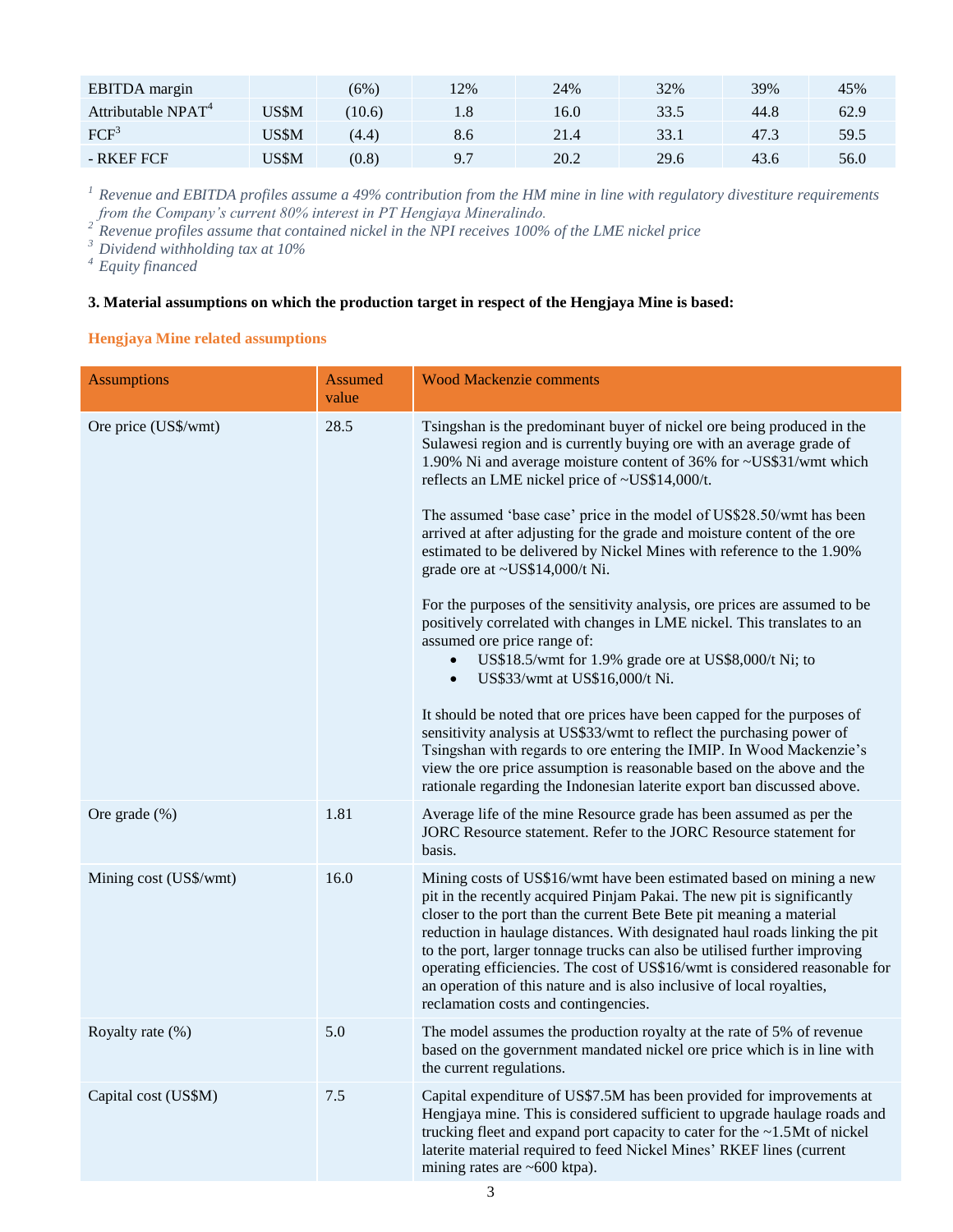# **RKEF Project related assumptions**

| <b>Assumptions</b>                              | <b>Assumed</b><br>value                                         | <b>Wood Mackenzie comments</b>                                                                                                                                                                                                                                                                                                                                                                                                                                                                                                                                                                                                                                                                         |
|-------------------------------------------------|-----------------------------------------------------------------|--------------------------------------------------------------------------------------------------------------------------------------------------------------------------------------------------------------------------------------------------------------------------------------------------------------------------------------------------------------------------------------------------------------------------------------------------------------------------------------------------------------------------------------------------------------------------------------------------------------------------------------------------------------------------------------------------------|
| Production (kt of NPI – gross)                  | 150.0                                                           | Assumed production of 150 ktpa (gross NPI) is in line with the planned<br>capacity of the plant. Based on Wood Mackenzie's review of the FSR<br>and other aspects of its review and site visit, we are of view that the<br>there is nothing from a "fatal flaw" perspective that would cause the<br>RKEF Project to not deliver upon its nameplate specifications.                                                                                                                                                                                                                                                                                                                                     |
| Long term nickel price (US\$/t<br>contained Ni) | Nickel<br>prices<br>ranging from<br>US\$8,000/t<br>US\$18,000/t | The model runs sensitivities at a range of prices from US\$8,000/t to<br>US\$18,000/t for Class I grade nickel traded on LME to calculate<br>EBITDA and FCF. In the longer term as the market for NPI and Class I<br>nickel bifurcates due to rapidly growing demand from battery segment,<br>it is possible that NPI may attract some discount to LME Class 1 price.<br>For further comment on nickel prices refer to the NPI Pricing section in<br>the Nickel Market Assessment. Given Wood Mackenzie's long term<br>nickel price outlook, the price range used for the EBITDA and FCF<br>calculations considered acceptable.                                                                        |
| NPI grade $(\%)$<br>Ni Metal Units (kt)         | 11.0<br>16.5                                                    | NPI grade of 11% is reasonable. Based on discussions with SDI senior<br>management we understand the average grade across the 20 similar<br>operating RKEF lines operating within the IMIP in 2017 was ~12.6%<br>suggesting some potential upside to the assumed grade of 11% and<br>nickel metal output of 16.5kt.                                                                                                                                                                                                                                                                                                                                                                                    |
| Ore cost (US\$/wmt)                             | 28.5                                                            | Ore cost has been estimated based on the currently prevailing pricing<br>structure for the Indonesian nickel saprolite ores (see Mine related<br>assumptions).                                                                                                                                                                                                                                                                                                                                                                                                                                                                                                                                         |
| Power cost (US\$ /t contained Ni)               | 2,600                                                           | Based on the existing RKEF operations, two RKEF lines are expected to<br>consume about 40,000 to 43,000 kwh/contained Ni tonne. The<br>electricity required for the plant will be supplied by IMIP's captive<br>power plant under an agreed formula linked to 4,500 CV thermal coal<br>prices. Utilising the agreed formula and adopting Wood Mackenzie's<br>price outlook for thermal coal, we estimate the electricity cost to range<br>from US\$2,560/t to US\$2,640/t with an average of US\$2,573/t. The<br>modelled cost of US\$2,600/t is therefore considered reasonable and<br>conservative compared our estimated cost and competitive compared to<br>other projects in our global database. |
| Reductant coal cost (US\$/t<br>contained Ni)    | 1,450                                                           | The modelled cost of reductant coal is representative of coal costs paid<br>within the IMIP in 2017. Wood Mackenzie forecasts the long term<br>coking coal price will be lower than in 2017 and therefore considers the<br>assumed value as reasonable.                                                                                                                                                                                                                                                                                                                                                                                                                                                |
| Other costs (US\$/t contained Ni)               | 1,612                                                           | Other costs include operational consumables such as refractory bricks<br>for the kiln, electrode paste and shells for the electric furnace and diesel.<br>These costs also include a direct labour charge, management costs and<br>provisions for repairs and maintenance. These costs are reflective of<br>current operational performance of the existing RKEF lines operating in<br>the IMIP and are considered reasonable based on an assessment of other<br>projects in our global database.                                                                                                                                                                                                      |
| Capex (US\$M)                                   | 200                                                             | Based on the RKEF lines already completed, Tsingshan estimates<br>capital expenditure for the Nickel Mines' 2 RKEF lines will amount to<br>approximately U\$130M-US\$150M. Under the CSA, Tsingshan has<br>guaranteed the capital cost at US\$200M. The \$200M capital cost to<br>Nickel Mines incorporates an allocated charge for the use and benefit of<br>all existing infrastructure within the IMIP.                                                                                                                                                                                                                                                                                             |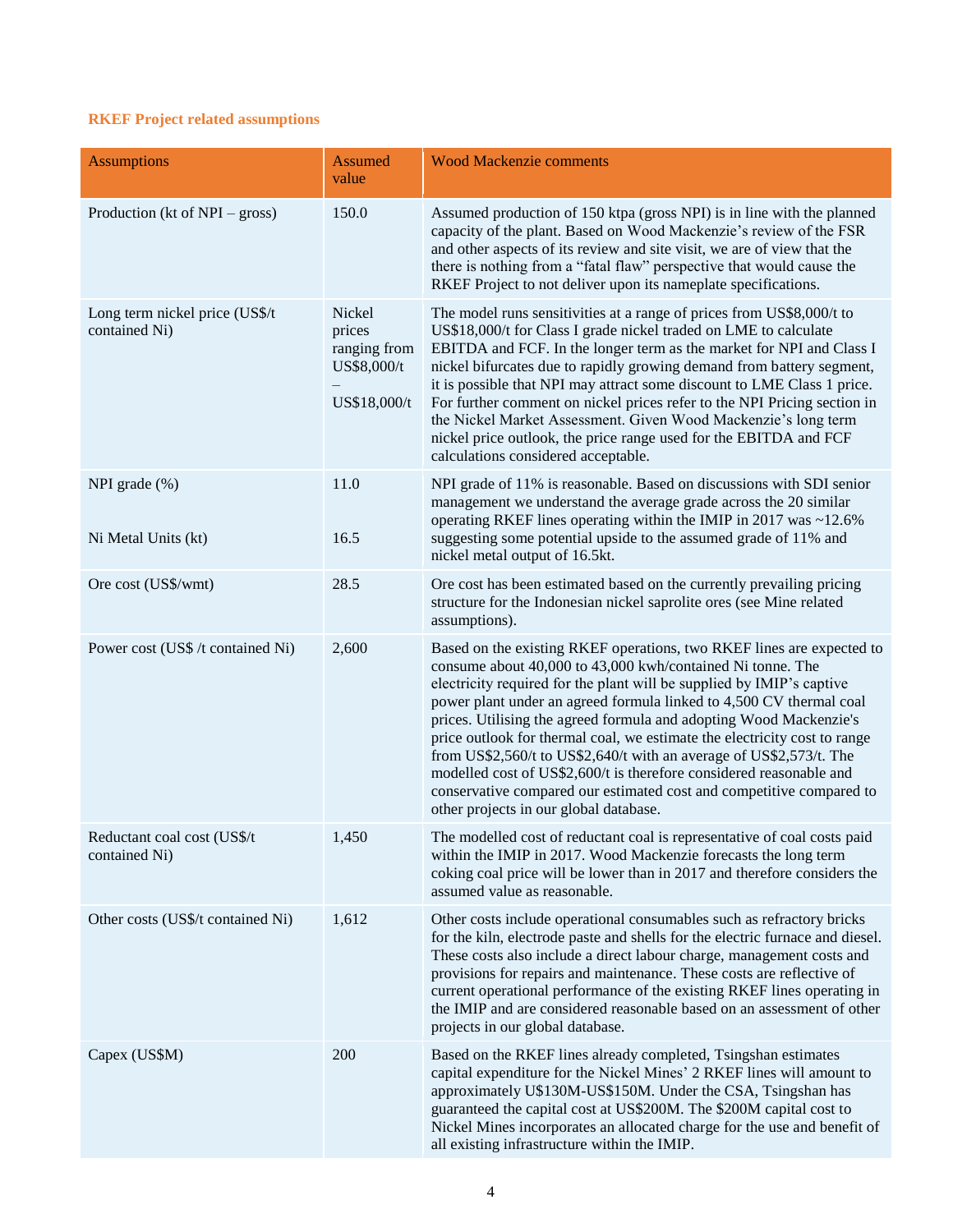| <b>Assumptions</b>            | Assumed<br>value | <b>Wood Mackenzie comments</b>                                                                                                                                                                                                                                                                                        |
|-------------------------------|------------------|-----------------------------------------------------------------------------------------------------------------------------------------------------------------------------------------------------------------------------------------------------------------------------------------------------------------------|
| Sustaining capex (US\$M/year) |                  | The US\$5M per annum of sustaining capital in the model is considered<br>reasonable and sufficient to cover maintenance and any major overhauls<br>of the RKEF based on discussions with management. This is in addition<br>to a repairs and maintenance charge already incorporated into ongoing<br>operating costs. |

## **4. Production target information in respect of the Hengjaya Mine**

The above earnings before interest, tax, depreciation and amortisation ('EBITDA') and free cash flow ('FCF') calculations have assumed nickel laterite material being supplied by the Hengjaya Mine to the RKEF operation at the rate of approximately 1.5M wmt pa.

This assumption has been used because in order to produce 16.5ktpa of nickel metal in the form of NPI, the 2 RKEF lines, when completed and at full production, require approximately 1.5Mt pa of nickel laterite material (assuming a grade and moisture content of 1.8% and 35% respectively).

Although ore supply for the RKEF operation does not have to be sourced from the Hengjaya Mine, the assumed 1.5M mtp pa of nickel laterite material to be supplied from the Hengjaya Mine to the RKEF Project and the associated contributions of the Hengjaya Mine to the EBITDA and FCF calculations are notionally 'production targets' for the purposes of ASX Listing Rule 5.16 and 5.17.

The material assumptions on which the Hengjaya Mine's ability to produce 1.5M wmt pa of nickel laterite material and its contributions to EBITDA and FCF are based are as follows:

- Based on the Hengjaya Mine's currently reported Resource (refer below and to the Geologists' Report contained in section 10 of the Prospectus) of 37.5M dry tonnes, equivalent to 57.7M wmt, the Hengjaya Mine life is in excess of 35 years at the assumed production rate of 1.5M wmt pa.
- Current Hengjaya Mine operations have been delivering approximately 50kt wmt per month (600kt wmt pa) of nickel laterite material to the IMIP under a contractual arrangement with Tsingshan. The relocation of mining operations to the Central Zone, scheduled to be ready for operations in early 2019, will enable the Hengjaya Mine to deliver on these expanded production amounts if required. The current mining operations at the Hengjaya Mine is by mining contractors and comprises standard truck and shovel mining operations, with the limonite layer removed to expose the saprolite material. This is then excavated and directly trucked to the Hengjaya Mine port facility on the coast, where it is sampled, stockpiled and loaded to barges. This mining and shipping process is utilised in several mining operations in the Sulawesi area. Some dilution may occur during the mining process (considering the variability in grades within any given laterite nickel deposit) with sub-grade material potentially being excavated as part of the normal mining process. However, the amount of dilution is controlled and shipping records indicate that the delivered material fulfils the requirements of IMIP and, therefore, is not material.
- EBITDA for the Hengjaya Mine operations has been calculated (adopting the assumptions described in section 3 above) as: Revenue from sale of nickel laterite material - operating cost of mine, where operating costs include mining cost, transportation cost to jetty, barging cost, loading and unloading costs, local royalty and production royalty.
- The Hengjaya Mine operations are fully permitted, having in place an existing AMDAL (Indonesia Environmental Impact Statement) and environmental management plan as required by prevailing legislation. The mining pits are shallow and progressively reclaimed and the area is not an environmentally sensitive area.
- The 2 RKEF lines, which are situated within the IMIP, may source nickel laterite material from the Hengjaya Mine which is located approximately 20km by road or 20 nautical miles by barge from the IMIP. The Hengjaya Mine operates under an IUP Operasi/Produksi (Izin Usaha Pertambangan or mining business licence, Operation/Production) and is a contractor operation utilising truck and shovel machinery. For more than 3 years mining has been occurring from the Bete Bete pit where nickel laterite material has been transported approximately 12km along a provincial highway in 8 tonne trucks to Hengjaya Mine's own jetty for loading into 5,000 tonne barges for shipping to the IMIP. With the recent granting of a new Pinjam Pakai (forestry production permit) mining operations are planned to move to a new production zone (the Central Zone) approximately 4.5km from the Hengjaya Mine jetty resulting in significantly reduced haulage distances. As part of the relocation, dedicated haul roads will be also be utilised allowing for significantly larger trucks (20-30 tonnes) which will reduce operating costs.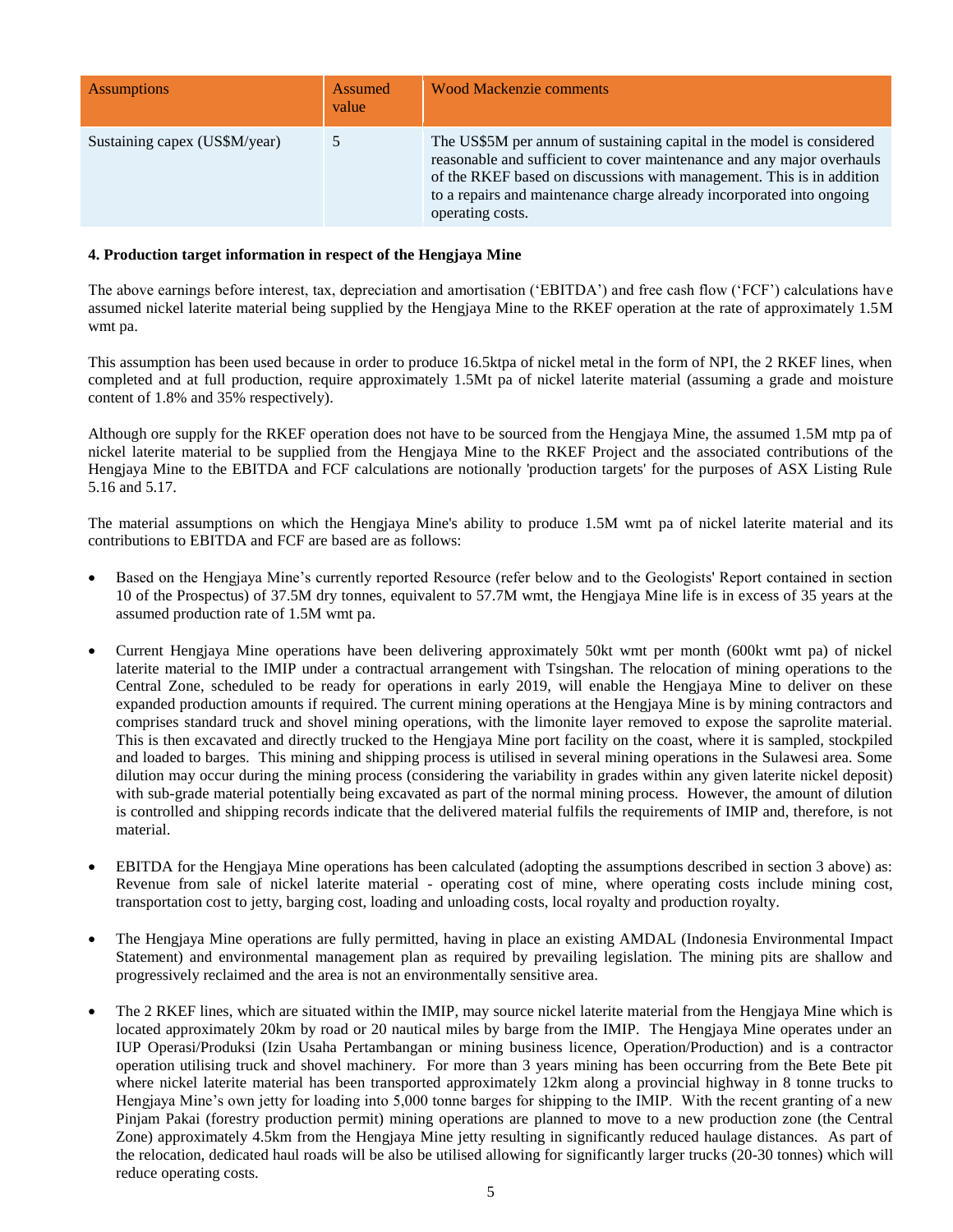At present, there are no known technical impediments for Hengjaya Mine to implement a mine plan that would successfully supply the current, and any future, off-take agreement with IMIP.

### **5. Competent Person's Statement**

The Geologists' Report contained in Section 10 of the Prospectus contains estimates and information of the Mineral Resources is based on information compiled by Brett Gunter, a Competent Person who is a Member of The Australasian Institute of Mining and Metallurgy. Brett Gunter has sufficient experience that is relevant to the style of mineralisation and type of deposit under consideration and to the activity being undertaking to qualify as a Competent Person as defined in the 2012 Edition of the 'Australasian Code for Reporting of Exploration Results, Mineral Resources and Ore Reserves'. Brett Gunter consents to the inclusion in the Geologists' Report of the matters based on his information in the form and context in which it appears.

## **6. Relevant proportions**

The current mining depleted and categorised resource estimate for the Hengaya Mine concession area at 1.5% Ni cut-off, date stamped 30 January 2018 is:

| Category               | <b>Block</b>          | <b>Dry Tonnes</b> | Ni (%) | Co(%) | Fe $(\%)$ |
|------------------------|-----------------------|-------------------|--------|-------|-----------|
|                        |                       |                   |        |       |           |
| Measured               | <b>Block B</b>        | 18,000            | 1.70   | 0.03  | 16.00     |
|                        | <b>Block C</b>        | 690,000           | 1.80   | 0.05  | 16.00     |
| <b>Total Measured</b>  |                       | 700,000           | 1.80   | 0.05  | 16.00     |
|                        |                       |                   |        |       |           |
| Indicated              | <b>Bete Bete</b>      | 5,500,000         | 1.90   | 0.04  | 15.00     |
|                        | West Bete Bete        | 1,200,000         | 1.80   | 0.05  | 6.10      |
|                        | Central               | 350,000           | 1.80   | 0.07  | 16.00     |
|                        | Central 2             | 6,400,000         | 1.80   | 0.08  | 17.00     |
|                        | <b>Block A</b>        | 890,000           | 1.90   | 0.09  | 40.00     |
|                        | <b>Block B</b>        | 210,000           | 1.70   | 0.03  | 16.00     |
| <b>Total Indicated</b> |                       | 15,000,000        | 1.90   | 0.06  | 17.00     |
|                        |                       |                   |        |       |           |
| Inferred               | <b>Bete Bete</b>      | 300,000           | 2.00   | 0.04  | 17.00     |
|                        | <b>West Bete Bete</b> | 900,000           | 1.90   | 0.05  | 12.00     |
|                        | Central               | 17,000,000        | 1.80   | 0.05  | 17.00     |
|                        | Central 2             | 2,700,000         | 1.70   | 0.08  | 17.00     |
|                        | <b>Block A</b>        | 200,000           | 1.90   | 0.09  | 41.00     |
|                        | <b>Block B</b>        | 600,000           | 2.00   | 0.03  | 15.00     |
|                        | <b>Block C</b>        | 100,000           | 1.70   | 0.04  | 16.00     |
| <b>Total Inferred</b>  |                       | 22,000,000        | 1.80   | 0.05  | 17.00     |
|                        |                       |                   |        |       |           |
| <b>Grand Total</b>     |                       | 38,000,000        | 1.80   | 0.06  | 17.00     |

Therefore, the stated Resources within the PT Hengjaya Mineralindo concession area are 0.7Mt @ 1.80% Ni in the Measured category, 15Mt @ 1.90% Ni in the Indicated category and approximately 22Mt @ 1.50% Ni in the Inferred category.